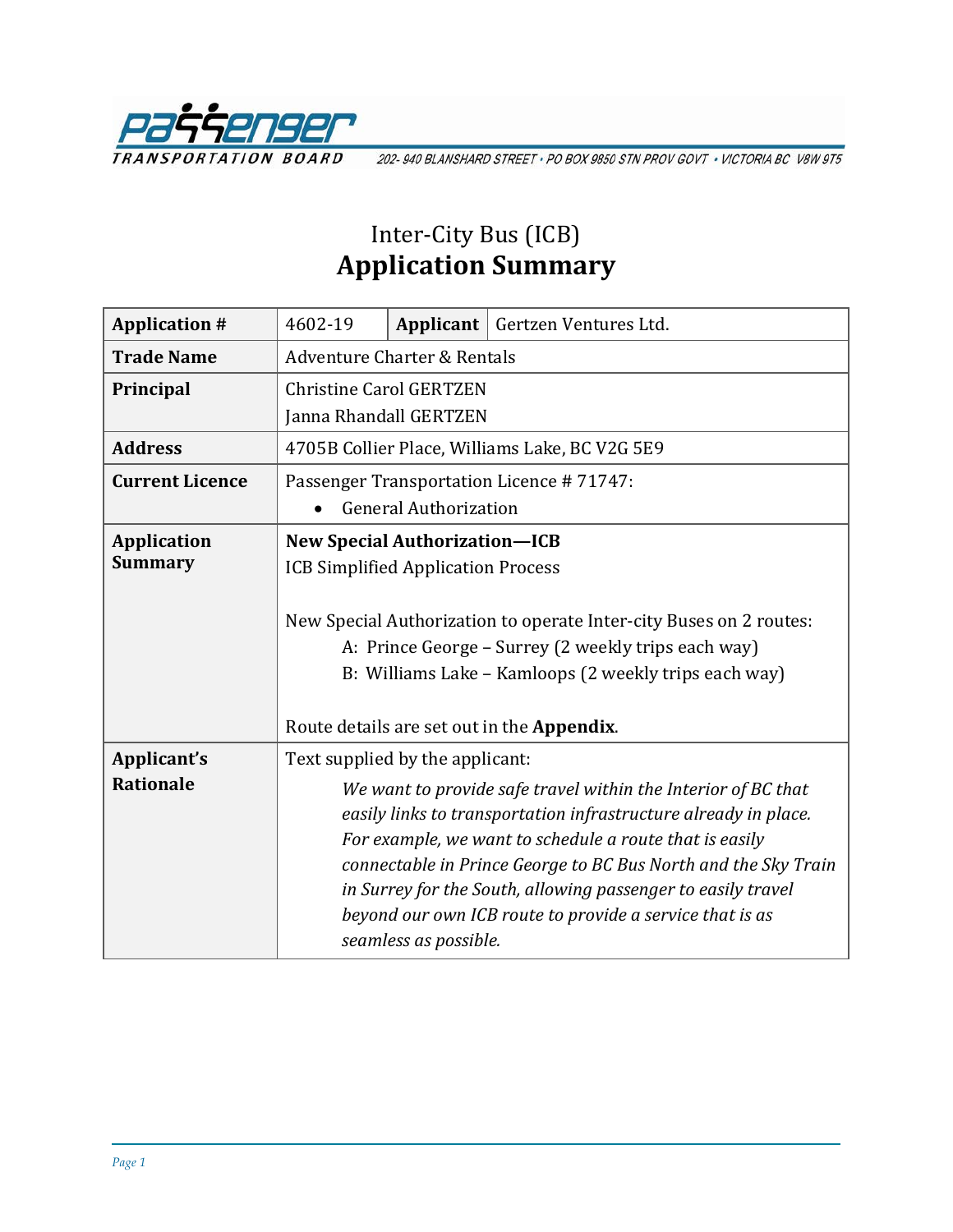## **Appendix**

Gertzen Ventures Ltd. dba Adventure Charters & Rentals

## **Terms and Conditions Proposed by the Applicant**

The applicant seeks PT Board approval to operate inter-city buses under Special Authorization with terms and conditions amended as set out in this appendix.

| <b>Special</b>                |                                                                                                                                                                                                                                                                                                              |  |
|-------------------------------|--------------------------------------------------------------------------------------------------------------------------------------------------------------------------------------------------------------------------------------------------------------------------------------------------------------|--|
| <b>Authorization</b>          | <b>Inter-City Bus (ICB)</b>                                                                                                                                                                                                                                                                                  |  |
| <b>Terms &amp; Conditions</b> |                                                                                                                                                                                                                                                                                                              |  |
| <b>Services</b>               |                                                                                                                                                                                                                                                                                                              |  |
| Service                       | Transportation of passengers must be provided:                                                                                                                                                                                                                                                               |  |
|                               | a) on a scheduled basis, and                                                                                                                                                                                                                                                                                 |  |
|                               | b) in accordance with minimum frequencies and other terms and<br>conditions of licence that apply to the routes and route points.                                                                                                                                                                            |  |
| Schedule                      | The licence holder must publish, in a manner accessible to the general<br>public, a schedule for each route with the time and location of each<br>stop, and must carry in each vehicle a copy of the schedule that the<br>vehicle is following.                                                              |  |
| <b>Service Exception</b>      | Routes may be operated on a "pre-booked" or "reservation required"<br>basis provided that:                                                                                                                                                                                                                   |  |
|                               | a) applicable routes are identified as a "pre-booked" or "reservation<br>required" service in all current, published schedule information,<br>and                                                                                                                                                            |  |
|                               | b) these routes are available at all times for pre-booking or<br>reservation on the licensee's website.                                                                                                                                                                                                      |  |
|                               | When these conditions are met and when no reservations have been<br>received for pickup or dropoff at one or more points on the route by the<br>time service is scheduled to be provided, the licence holder has the<br>option of not providing service to those points that would otherwise be<br>required. |  |
| <b>Alternative Points:</b>    | The licence holder may pick up or drop off passengers at any location,<br>municipality or unincorporated area that is between the terminating<br>points and on highway corridors approved for this route.                                                                                                    |  |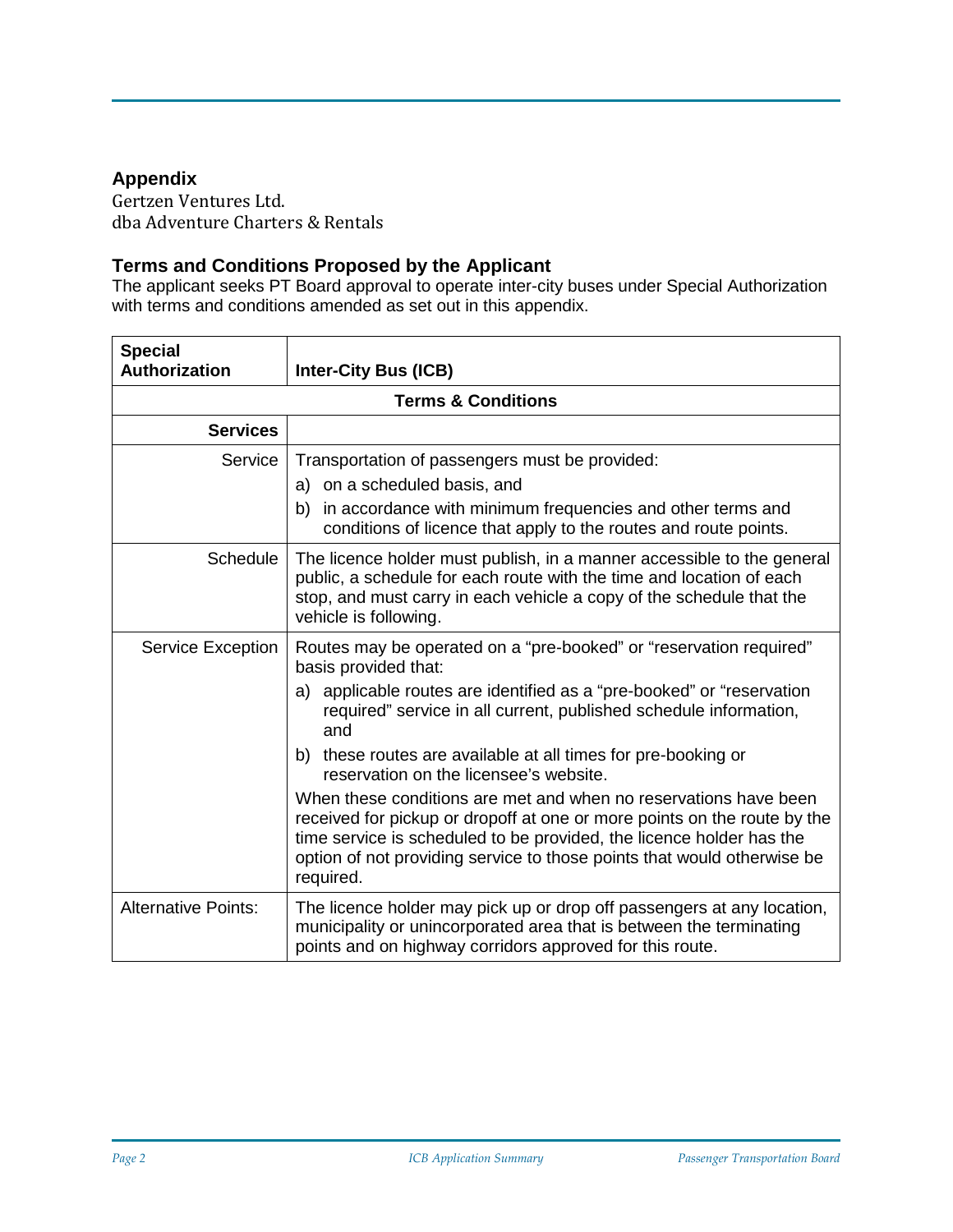| <b>Route A</b>                  |                     |                                                                                                                                                |  |
|---------------------------------|---------------------|------------------------------------------------------------------------------------------------------------------------------------------------|--|
| <b>Terminating Point 1:</b>     |                     | <b>City of Surrey</b>                                                                                                                          |  |
| <b>Terminating Point 2:</b>     |                     | <b>City of Prince George</b>                                                                                                                   |  |
| Corridor:                       |                     | Highway1: Surrey-Cache Creek<br>Highway 97: Cache Creek-Prince George                                                                          |  |
| <b>Route Points</b>             |                     | Minimum Trips (each direction)                                                                                                                 |  |
| City of Surrey                  |                     | 2 per week                                                                                                                                     |  |
| City of Abbotsford              |                     | 2 per week                                                                                                                                     |  |
| City of Chilliwack              |                     | 2 per week                                                                                                                                     |  |
| <b>District of Hope</b>         |                     | 2 per week                                                                                                                                     |  |
| <b>Boston Bar</b>               |                     | 2 per week                                                                                                                                     |  |
| Village of Lytton               |                     | 2 per week                                                                                                                                     |  |
| Village of Cache Creek          |                     | 2 per week                                                                                                                                     |  |
| Village of Clinton              |                     | 2 per week                                                                                                                                     |  |
| 70 Mile House                   |                     | 2 per week                                                                                                                                     |  |
| District of 100 Mile House      |                     | 2 per week                                                                                                                                     |  |
| <b>City of Williams Lake</b>    |                     | 2 per week                                                                                                                                     |  |
| <b>City of Quesnel</b>          |                     | 2 per week                                                                                                                                     |  |
| <b>City of Prince George</b>    |                     | 2 per week                                                                                                                                     |  |
| <b>Route B</b>                  |                     |                                                                                                                                                |  |
| <b>Terminating Point 1:</b>     |                     | <b>City of Kamloops</b>                                                                                                                        |  |
| <b>Terminating Point 2:</b>     |                     | <b>City of Williams Lake</b>                                                                                                                   |  |
| Corridor:                       |                     | Highway 97: Kamloops-Cache Creek-Williams Lake                                                                                                 |  |
| <b>Route Points</b>             |                     | Minimum Trips (each direction)                                                                                                                 |  |
| City of Kamloops                |                     | 2 per week                                                                                                                                     |  |
| Village of Cache Creek          |                     | 2 per week                                                                                                                                     |  |
| Village of Clinton              |                     | 2 per week                                                                                                                                     |  |
| 70 Mile House                   |                     | 2 per week                                                                                                                                     |  |
| District of 100 Mile House      |                     | 2 per week                                                                                                                                     |  |
| <b>City of Williams Lake</b>    |                     | 2 per week                                                                                                                                     |  |
| <b>Transfer of a</b><br>licence | Transportation Act. | This special authorization may not be assigned or transferred except<br>with the approval of the Board pursuant to section 30 of the Passenger |  |